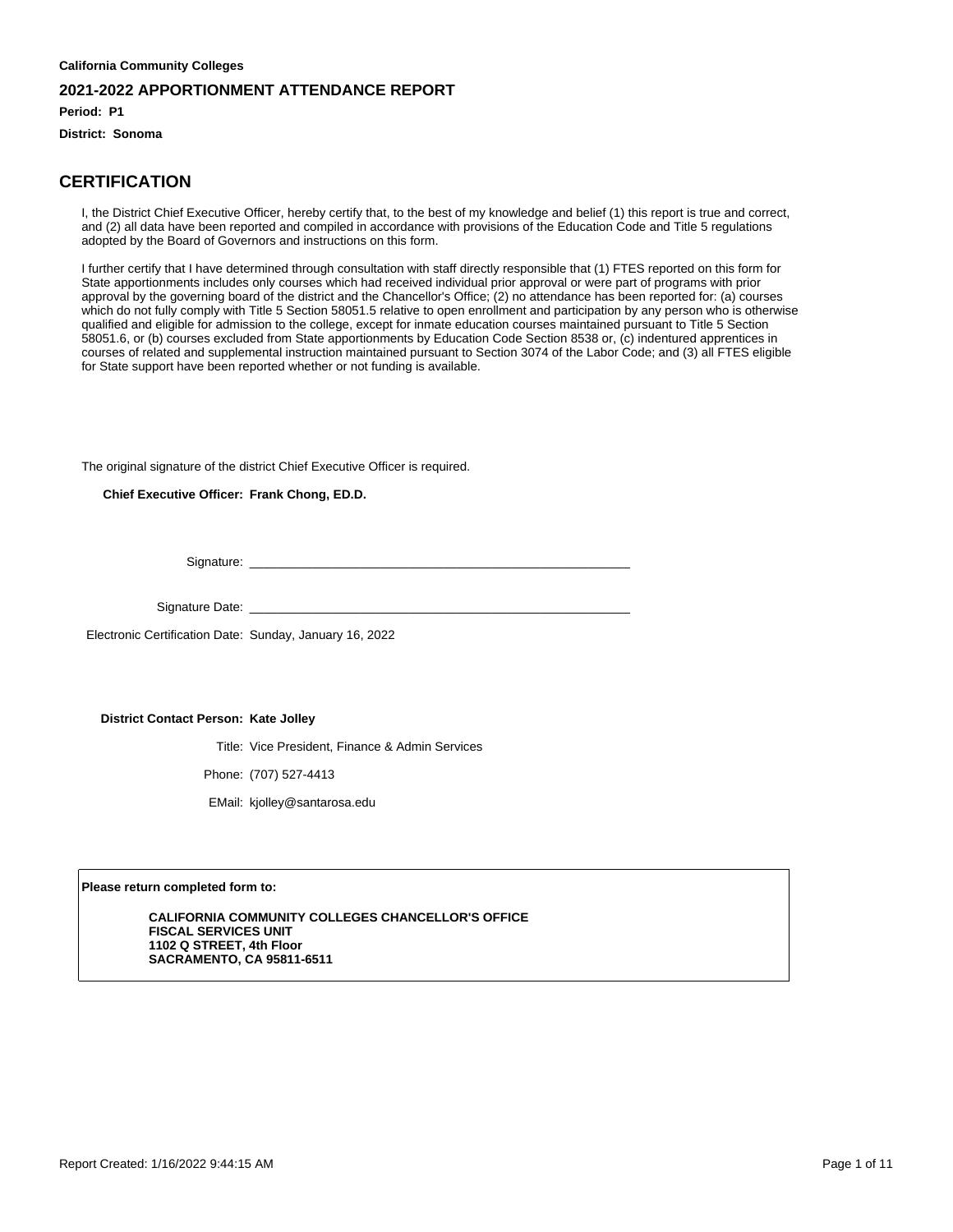**Period: P1**

**District: Sonoma**

|                                                                         | <b>State Residents</b><br>(and Nonresidents Attending<br><b>Noncredit Courses)</b> |                      |
|-------------------------------------------------------------------------|------------------------------------------------------------------------------------|----------------------|
|                                                                         | <b>Attendance FTES</b>                                                             | <b>Factored FTES</b> |
| Summer Intersession (Summer 2021 Only)                                  |                                                                                    |                      |
| 1. Noncredit (Parts IV.A.1 + VII.A.3)                                   | 483.34                                                                             | 483.34               |
| 2. Credit (Parts III.A.1 + VI.A.1)                                      | 982.14                                                                             | 982.14               |
| Summer Intersession Courses (Summer 2022 Prior to July 1, 2022)         |                                                                                    |                      |
| 1. Noncredit (Parts IV.B.1 + VII.B.3)                                   | 0.00                                                                               | 0.00                 |
| 2. Credit (Parts III.B.1 + VI.B.2 + VI.B.1)                             | 0.00                                                                               | 0.00                 |
| <b>Primary Terms (Exclusive of Summer Intersession)</b>                 |                                                                                    |                      |
| 1. Census Procedure Courses                                             |                                                                                    |                      |
| (a) Weekly Census Contact Hours (Part II)                               | 2,835.59                                                                           | 2,835.59             |
| (b) Daily Census Contact Hours (Part III)                               | 133.28                                                                             | 140.70               |
| 2. Actual Hours of Attendance Procedure Courses                         |                                                                                    |                      |
| (a) Noncredit (Part IV.C)                                               | 1,935.07                                                                           | 1,984.99             |
| (b) Credit (Part IV.D)                                                  | 743.51                                                                             | 749.61               |
| 3. Alternative Attendance Accounting Procedure Courses                  |                                                                                    |                      |
| (a) Weekly Census Procedure Courses (Part V)(Credit)                    | 3,563.68                                                                           | 3,563.68             |
| (b) Daily Census Procedure Courses (Part V) (Credit)                    | 1,657.98                                                                           | 1,657.98             |
| (c) Noncredit Independent Study/Distance Education Courses (Part VII.C) | 0.00                                                                               | 0.00                 |
| <b>Total FTES</b>                                                       |                                                                                    |                      |
| <b>Total Credit FTES</b>                                                | 9,916.18                                                                           | 9,929.70             |
| <b>Total Noncredit FTES</b>                                             | 2,418.41                                                                           | 2,468.33             |
| <b>Total FTES</b>                                                       | 12,334.59                                                                          | 12,398.03            |

| <b>Supplemental Information</b>                          | <b>FTES</b> |
|----------------------------------------------------------|-------------|
| <b>Inservice Training Courses</b>                        | 158.93      |
| Basic Skills Courses and Immigrant Education (Noncredit) | 180.28      |
| Basic Skills Courses and Immigrant Education (Credit)    | 94.08       |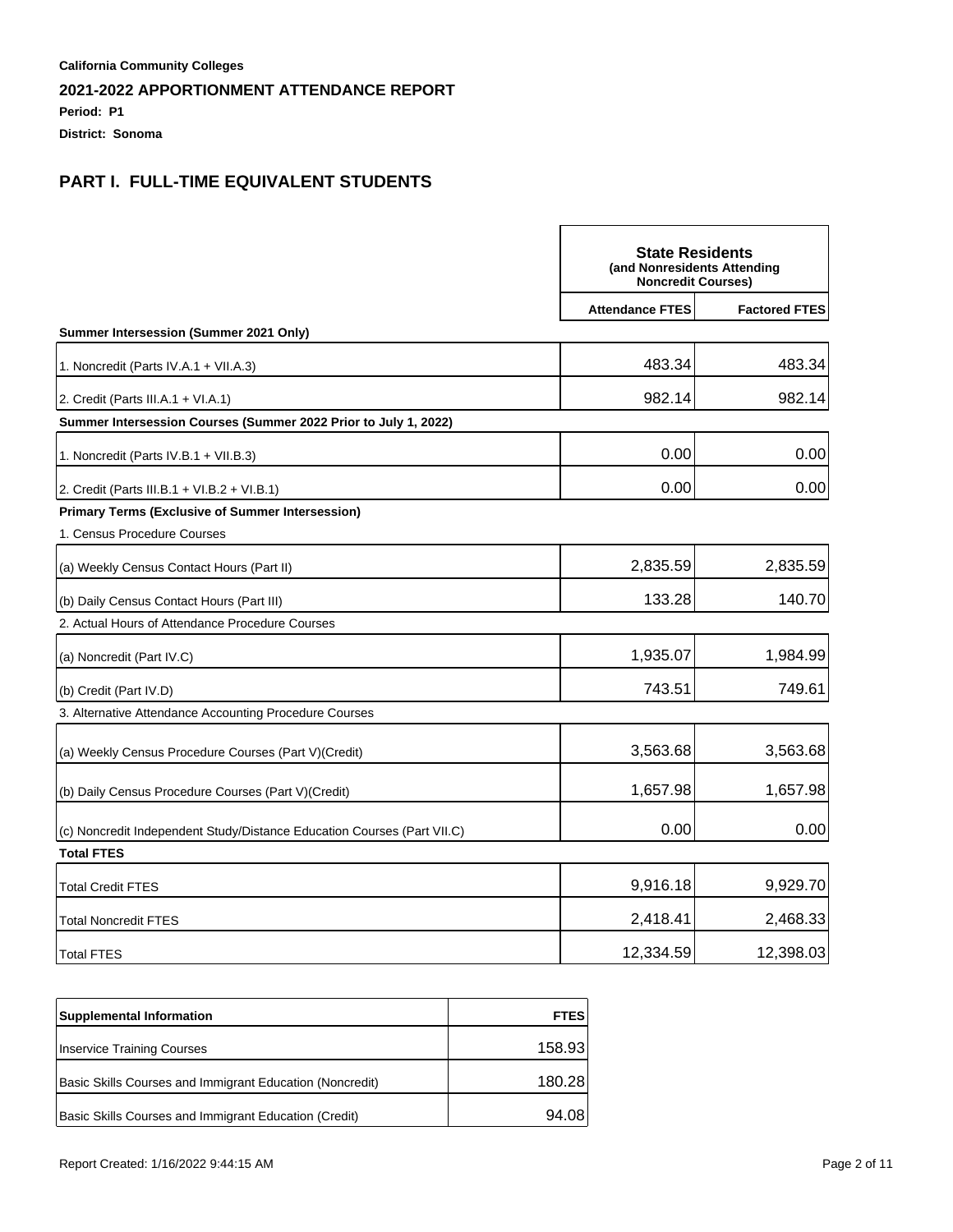**Period: P1**

**District: Sonoma**

|                                                                         | <b>Nonresidents</b>    |                      |
|-------------------------------------------------------------------------|------------------------|----------------------|
|                                                                         | <b>Attendance FTES</b> | <b>Factored FTES</b> |
| Summer Intersession (Summer 2021 Only)                                  |                        |                      |
| 1. Noncredit (Parts IV.A.1 + VII.A.3)                                   | 0.00                   | 0.00                 |
| 2. Credit (Parts III.A.1 + VI.A.1)                                      | 20.02                  | 20.02                |
| Summer Intersession Courses (Summer 2022 Prior to July 1, 2022)         |                        |                      |
| 1. Noncredit (Parts IV.B.1 + VII.B.3)                                   | 0.00                   | 0.00                 |
| 2. Credit (Parts III.B.1 + VI.B.2 + VI.B.1)                             | 0.00                   | 0.00                 |
| <b>Primary Terms (Exclusive of Summer Intersession)</b>                 |                        |                      |
| 1. Census Procedure Courses                                             |                        |                      |
| (a) Weekly Census Contact Hours (Part II)                               | 59.22                  | 59.22                |
| (b) Daily Census Contact Hours (Part III)                               | 4.44                   | 4.69                 |
| 2. Actual Hours of Attendance Procedure Courses                         |                        |                      |
| (a) Noncredit (Part IV.C)                                               | 0.00                   | 0.00                 |
| (b) Credit (Part IV.D)                                                  | 18.00                  | 18.15                |
| 3. Alternative Attendance Accounting Procedure Courses                  |                        |                      |
| (a) Weekly Census Procedure Courses (Part V)(Credit)                    | 76.53                  | 76.53                |
| (b) Daily Census Procedure Courses (Part V) (Credit)                    | 38.21                  | 38.21                |
| (c) Noncredit Independent Study/Distance Education Courses (Part VII.C) | 0.00                   | 0.00                 |
| <b>Total FTES</b>                                                       |                        |                      |
| <b>Total Credit FTES</b>                                                | 216.42                 | 216.82               |
| <b>Total Noncredit FTES</b>                                             | 0.00                   | 0.00                 |
| <b>Total FTES</b>                                                       | 216.42                 | 216.82               |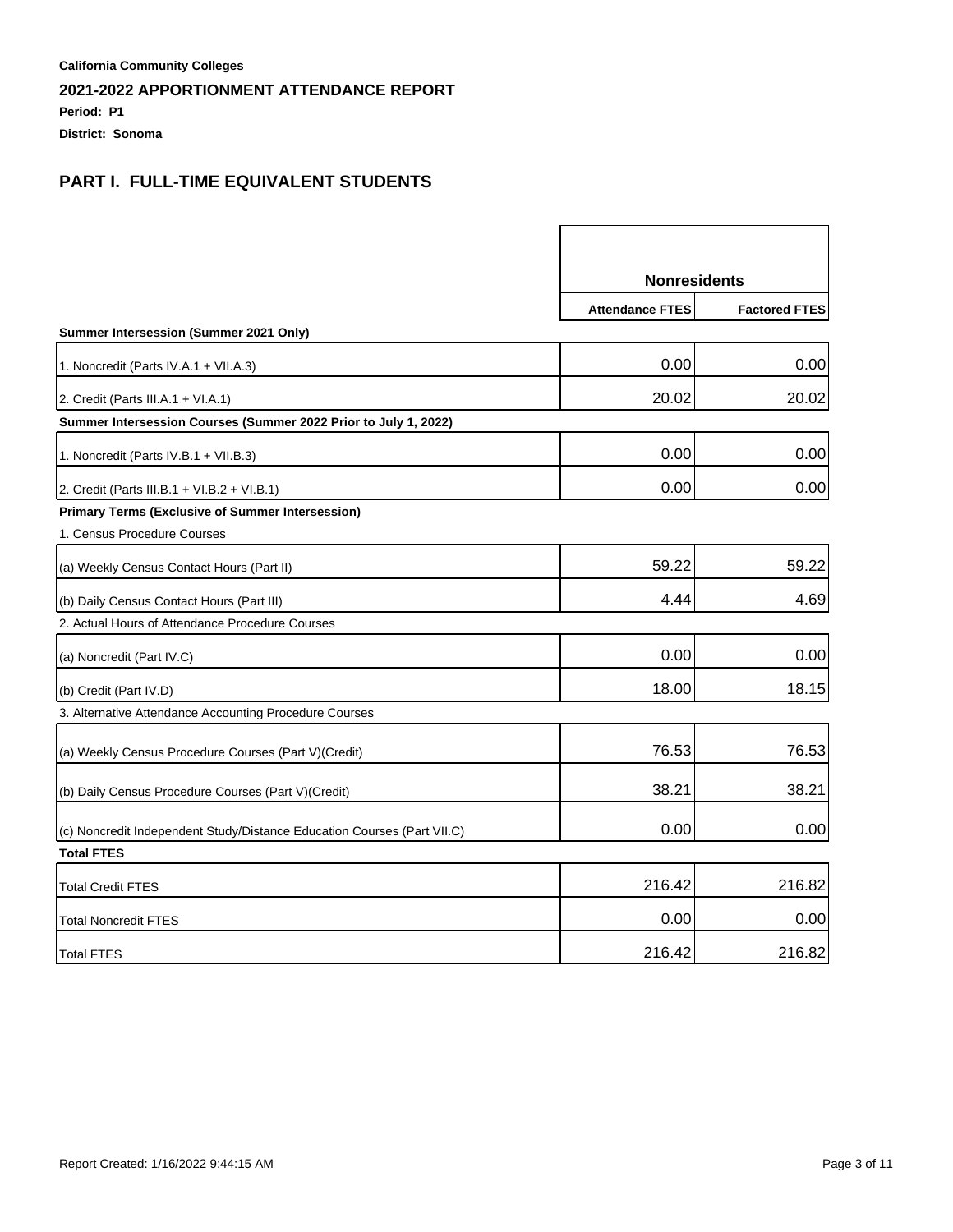**Period: P1**

**College: Santa Rosa Junior College**

|                                                                         | <b>State Residents</b><br>(and Nonresidents Attending<br><b>Noncredit Courses)</b> |                      |
|-------------------------------------------------------------------------|------------------------------------------------------------------------------------|----------------------|
|                                                                         | <b>Attendance FTES</b>                                                             | <b>Factored FTES</b> |
| Summer Intersession (Summer 2021 Only)                                  |                                                                                    |                      |
| 1. Noncredit (Parts IV.A.1 + VII.A.3)                                   | 483.34                                                                             | 483.34               |
| 2. Credit (Parts III.A.1 + VI.A.1)                                      | 982.14                                                                             | 982.14               |
| Summer Intersession Courses (Summer 2022 Prior to July 1, 2022)         |                                                                                    |                      |
| 1. Noncredit (Parts IV.B.1 + VII.B.3)                                   | 0.00                                                                               | 0.00                 |
| 2. Credit (Parts III.B.1 + VI.B.2 + VI.B.1)                             | 0.00                                                                               | 0.00                 |
| <b>Primary Terms (Exclusive of Summer Intersession)</b>                 |                                                                                    |                      |
| 1. Census Procedure Courses                                             |                                                                                    |                      |
| (a) Weekly Census Contact Hours (Part II)                               | 2,835.59                                                                           | 2,835.59             |
| (b) Daily Census Contact Hours (Part III)                               | 133.28                                                                             | 140.70               |
| 2. Actual Hours of Attendance Procedure Courses                         |                                                                                    |                      |
| (a) Noncredit (Part IV.C)                                               | 1,935.07                                                                           | 1,984.99             |
| (b) Credit (Part IV.D)                                                  | 743.51                                                                             | 749.61               |
| 3. Alternative Attendance Accounting Procedure Courses                  |                                                                                    |                      |
| (a) Weekly Census Procedure Courses (Part V) (Credit)                   | 3,563.68                                                                           | 3,563.68             |
| (b) Daily Census Procedure Courses (Part V) (Credit)                    | 1,657.98                                                                           | 1,657.98             |
| (c) Noncredit Independent Study/Distance Education Courses (Part VII.C) | 0.00                                                                               | 0.00                 |
| <b>Total FTES</b>                                                       |                                                                                    |                      |
| <b>Total Credit FTES</b>                                                | 9,916.18                                                                           | 9,929.70             |
| <b>Total Noncredit FTES</b>                                             | 2,418.41                                                                           | 2,468.33             |
| <b>Total FTES</b>                                                       | 12,334.59                                                                          | 12,398.03            |

| <b>Supplemental Information</b>                          | <b>FTES</b> |
|----------------------------------------------------------|-------------|
| Inservice Training Courses                               | 158.93      |
| Basic Skills Courses and Immigrant Education (Noncredit) | 180.28      |
| Basic Skills Courses and Immigrant Education (Credit)    | 94.08       |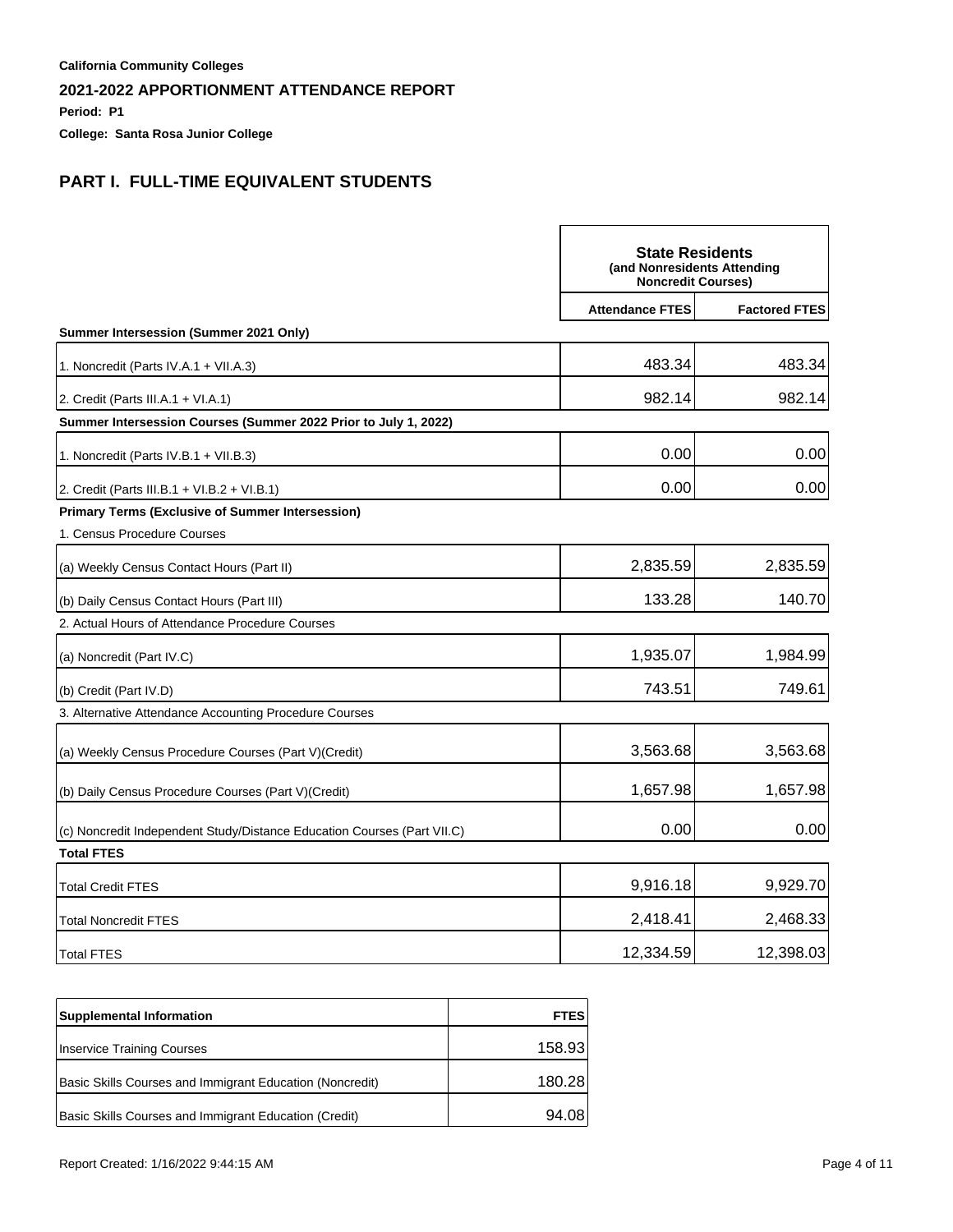**Period: P1**

**College: Santa Rosa Junior College**

|                                                                         | <b>Nonresidents</b>    |                      |
|-------------------------------------------------------------------------|------------------------|----------------------|
|                                                                         | <b>Attendance FTES</b> | <b>Factored FTES</b> |
| Summer Intersession (Summer 2021 Only)                                  |                        |                      |
| 1. Noncredit (Parts IV.A.1 + VII.A.3)                                   | 0.00                   | 0.00                 |
| 2. Credit (Parts III.A.1 + VI.A.1)                                      | 20.02                  | 20.02                |
| Summer Intersession Courses (Summer 2022 Prior to July 1, 2022)         |                        |                      |
| 1. Noncredit (Parts IV.B.1 + VII.B.3)                                   | 0.00                   | 0.00                 |
| 2. Credit (Parts III.B.1 + VI.B.2 + VI.B.1)                             | 0.00                   | 0.00                 |
| <b>Primary Terms (Exclusive of Summer Intersession)</b>                 |                        |                      |
| 1. Census Procedure Courses                                             |                        |                      |
| (a) Weekly Census Contact Hours (Part II)                               | 59.22                  | 59.22                |
| (b) Daily Census Contact Hours (Part III)                               | 4.44                   | 4.69                 |
| 2. Actual Hours of Attendance Procedure Courses                         |                        |                      |
| (a) Noncredit (Part IV.C)                                               | 0.00                   | 0.00                 |
| (b) Credit (Part IV.D)                                                  | 18.00                  | 18.15                |
| 3. Alternative Attendance Accounting Procedure Courses                  |                        |                      |
| (a) Weekly Census Procedure Courses (Part V)(Credit)                    | 76.53                  | 76.53                |
| (b) Daily Census Procedure Courses (Part V) (Credit)                    | 38.21                  | 38.21                |
| (c) Noncredit Independent Study/Distance Education Courses (Part VII.C) | 0.00                   | 0.00                 |
| <b>Total FTES</b>                                                       |                        |                      |
| <b>Total Credit FTES</b>                                                | 216.42                 | 216.82               |
| <b>Total Noncredit FTES</b>                                             | 0.00                   | 0.00                 |
| <b>Total FTES</b>                                                       | 216.42                 | 216.82               |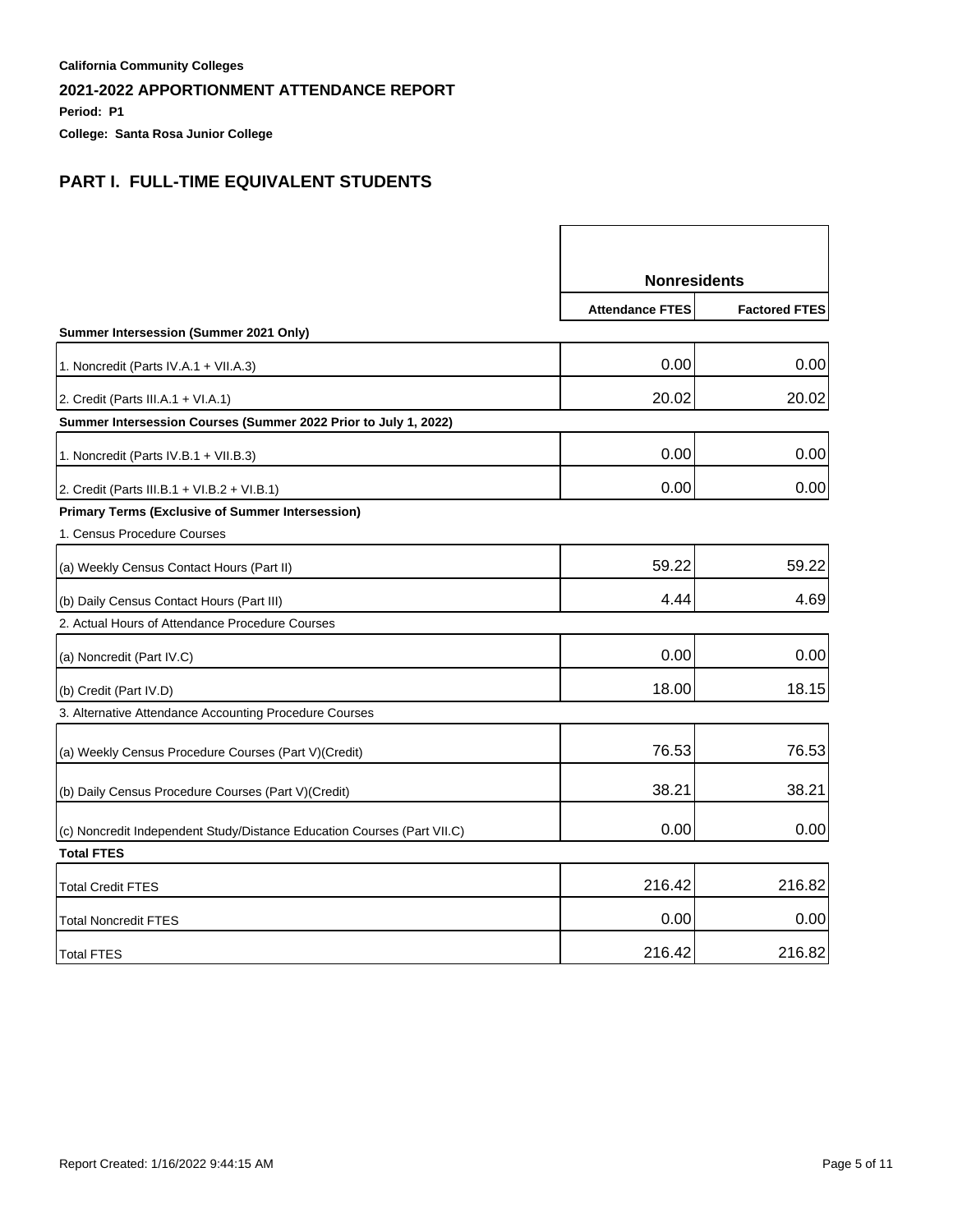**Period: P1**

**College: Santa Rosa Junior College**

# **ADJUSTMENT TO FULL-TIME EQUIVALENT STUDENTS (FTES)**

| Reference:<br>Education Code Section 84890<br>Title 5 Sections 55700ff, 55720ff                                           | <b>Total Faculty Contact</b><br><b>Hours of Instruction</b><br><b>Released for</b><br><b>Flex-Time Activities</b><br>(see Instructions 2 & 3) | <b>Total Faculty Contact</b><br><b>Hours of Instruction</b><br>(Actual Teaching Hours)<br>of All Instructors<br>in the Academic Year<br><b>Exclusive of</b><br>any Intersession<br>(see Instructions 5) | <b>F</b> Factor |
|---------------------------------------------------------------------------------------------------------------------------|-----------------------------------------------------------------------------------------------------------------------------------------------|---------------------------------------------------------------------------------------------------------------------------------------------------------------------------------------------------------|-----------------|
| <b>A. Credit Courses</b>                                                                                                  |                                                                                                                                               |                                                                                                                                                                                                         |                 |
| 1. Weekly Census Procedure Courses<br>2. Daily Census Procedure Courses                                                   | 196.50                                                                                                                                        | 3,528.76                                                                                                                                                                                                | 1.0557          |
| 13. Positive Attedance Credit Courses                                                                                     | 80.50                                                                                                                                         | 9,775.28                                                                                                                                                                                                | 1.0082          |
| 4. Alternative Attendance Accounting Procedure<br>a. Weekly Census Procedure Courses<br>b. Daily Census Procedure Courses | 0.00                                                                                                                                          | 0.00                                                                                                                                                                                                    | 1.0000          |
| <b>B. Noncredit Courses</b>                                                                                               |                                                                                                                                               |                                                                                                                                                                                                         |                 |
| 1. Positive Attendance                                                                                                    | 246.84                                                                                                                                        | 9,548.96                                                                                                                                                                                                | 1.0258          |
| 2. Noncredit Distance Education                                                                                           | 0.00                                                                                                                                          | 0.00                                                                                                                                                                                                    | 1.0000          |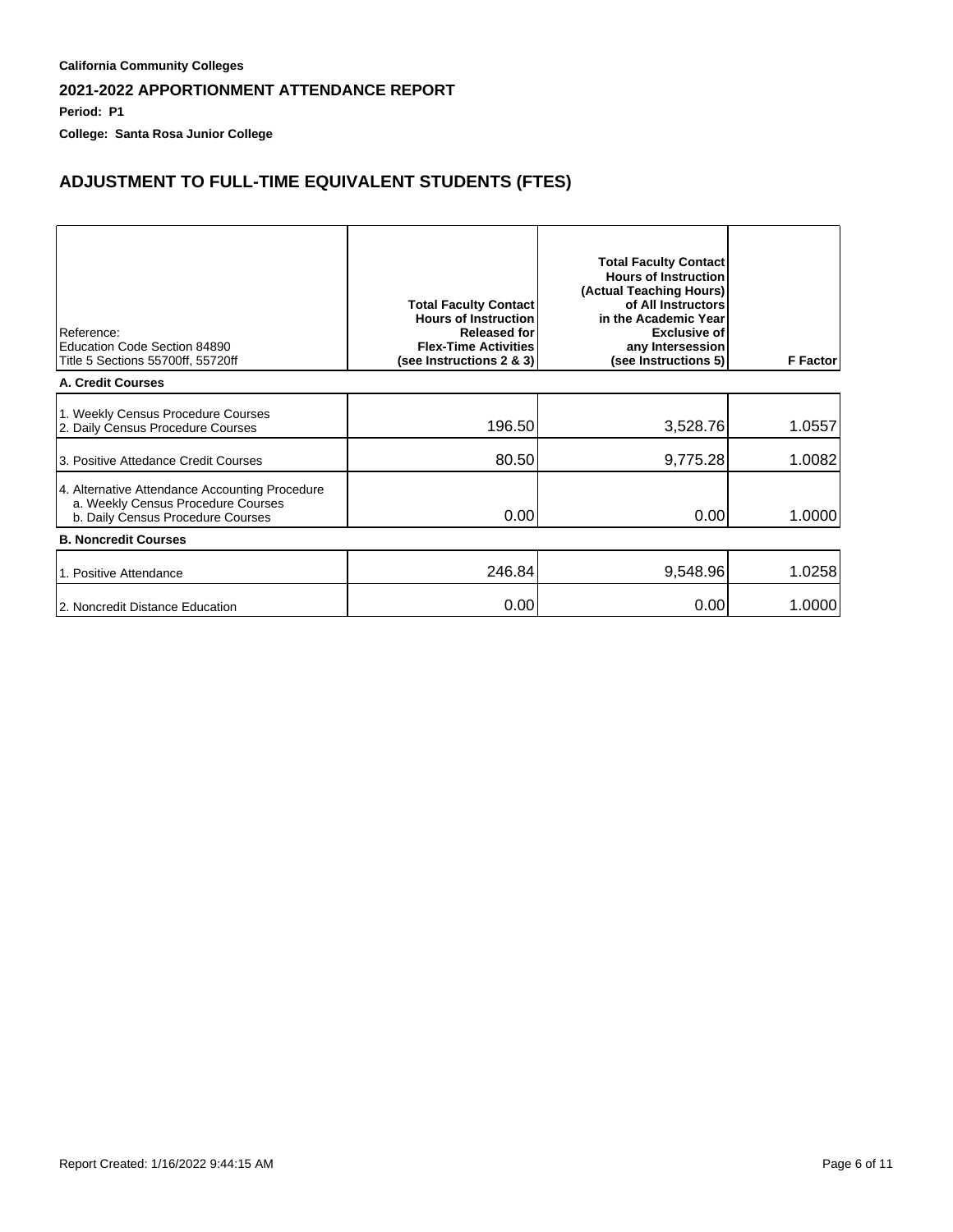| <b>Control Number</b> | <b>Course ID</b> | <b>Course Title</b>                                           | <b>Total FTES</b> | <b>Number of Sections</b> |
|-----------------------|------------------|---------------------------------------------------------------|-------------------|---------------------------|
| CCC000591944          | ADLTED501        | Basic Academic Skills and GED Preparation - Reading 1         | 0.00              | 0                         |
| CCC000591945          | ADLTED502        | Basic Academic Skills and GED Preparation - Reading 2         | 0.00              | 0                         |
| CCC000591946          | ADLTED503        | Basic Academic Skills and GED Preparation - Reading 3         | 0.00              | 0                         |
| CCC000591947          | ADLTED511        | Basic Academic Skills and GED Preparation - Writing 1         | 0.00              | 0                         |
| CCC000591948          | ADLTED512        | Basic Academic Skills and GED Preparation - Writing 2         | 0.00              | 0                         |
| CCC000591949          | ADLTED513        | Basic Academic Skills and GED Preparation - Writing 3         | 0.00              | 0                         |
|                       |                  | Basic Academic Skills and GED Preparation - Math 1            | 0.00              | 0                         |
| CCC000591950          | ADLTED521        | Basic Academic Skills and GED Preparation - Math 2            |                   |                           |
| CCC000591951          | ADLTED522        | Basic Academic Skills and GED Preparation - Math 3            | 0.00              | 0                         |
| CCC000591952          | ADLTED523        | Basic Academic Skills and GED Preparation-Science 1           | 0.00              | 0                         |
| CCC000593624          | ADLTED531        | Basic Academic Skills and GED Preparation-Science 2           | 0.00              | 0                         |
| CCC000593625          | ADLTED532        |                                                               | 0.00              | 0                         |
| CCC000593626          | ADLTED533        | Basic Academic Skills and GED Preparation-Science 3           | 0.00              | 0                         |
| CCC000593627          | ADLTED541        | Basic Academic Skills and GED Preparation-Social<br>Science 1 | 0.00              | 0                         |
| CCC000593628          | ADLTED542        | Basic Academic Skills and GED Preparation-Social<br>Science 2 | 0.00              | 0                         |
| CCC000593151          | ADLTED5701       | Writing and Reading Improvement for Test Preparation          | 0.00              | 0                         |
| CCC000593152          | ADLTED5702       | Grammar Improvement for Test Preparation                      | 0.00              | 0                         |
| CCC000592398          | ADLTED601        | Understanding the Adult Learner: Teach/Learn Modalities       | 0.00              | 0                         |
| CCC000592236          | ADLTED602        | <b>Creating Course Management Documents</b>                   | 0.00              | 0                         |
| CCC000592399          | ADLTED603        | Lesson Planning: Time Management and Transitions              | 0.00              | 0                         |
| CCC000592400          | ADLTED604        | Designing Assignments to Meet Learning Objectives             | 0.00              | U                         |
| CCC000592436          | ADLTED605        | <b>Assessment Techniques</b>                                  | 0.00              | 0                         |
| CCC000592437          | ADLTED606        | Scaffolding for Low Literacy Learners                         | 0.00              | $\mathbf 0$               |
| CCC000592438          | ADLTED607        | Technology in the Adult Education Classroom                   | 0.00              | 0                         |
| CCC000592439          | ADLTED608        | <b>Classroom Management Techniques</b>                        | 0.00              | 0                         |
| CCC000595460          | ADLTED609        | Teaching to College and Career Readiness                      | 0.00              | 0                         |
| CCC000605516          | ADLTED610        | <b>Career Education Teaching Strategies</b>                   | 0.00              | $\pmb{0}$                 |
| CCC000592440          | ADLTED611        | <b>Team Teaching Practices</b>                                | 0.00              | $\overline{0}$            |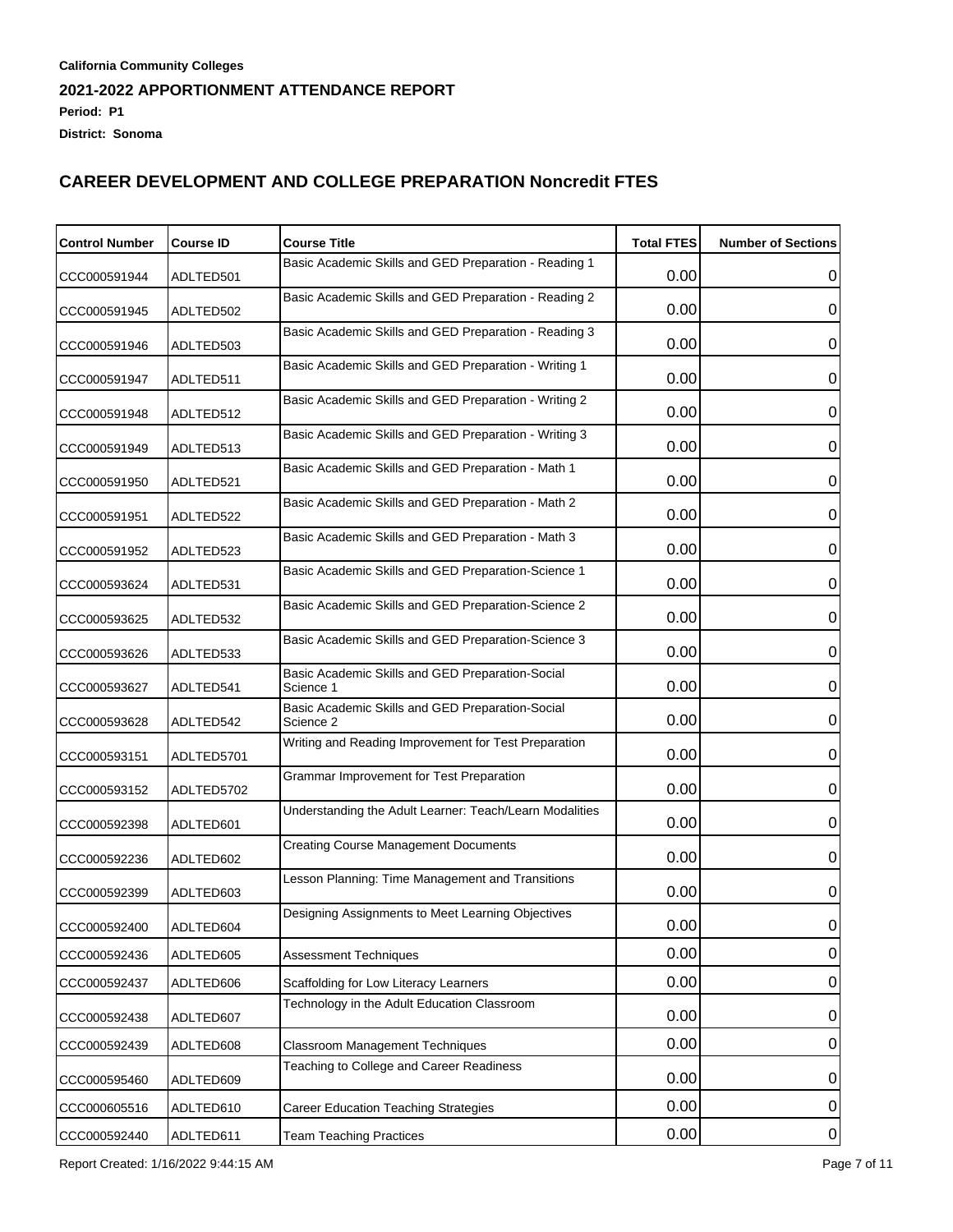| <b>Control Number</b> | <b>Course ID</b> | <b>Course Title</b>                                             | <b>Total FTES</b> | <b>Number of Sections</b> |
|-----------------------|------------------|-----------------------------------------------------------------|-------------------|---------------------------|
| CCC000602891          | ADLTED613        | Strategies for Teaching Students with Disabilities              | 0.00              | 0                         |
| CCC000606244          | ADLTED6141       | Organizational Skills for Success                               | 0.00              | 0                         |
| CCC000607720          | ADLTED6142       | Foundational Skills and Healthy Habits for Success              | 0.00              | 0                         |
| CCC000607721          | ADLTED6143       | <b>Planning for Professional Success</b>                        | 0.00              | 0                         |
| CCC000607722          | ADLTED6144       | Financial Preparation for Successful Transition to Work         | 0.00              | 0                         |
| CCC000607822          | ADLTED721        | Workplace Arithmetic--Part 1                                    | 1.64              |                           |
| CCC000580348          | ADLTED721        | Workplace Arithmetic--Part 1                                    | 0.00              | 0                         |
| CCC000580347          | ADLTED722        | <b>Workplace Arithmetic--Part 2</b>                             | 0.00              | 0                         |
| CCC000607297          | ADLTED722        | <b>Workplace Arithmetic--Part 2</b>                             | 0.00              | 0                         |
| CCC000583895          | ADLTED723        | <b>Financial Mathematics</b>                                    | 0.00              | 0                         |
| CCC000583894          | ADLTED724        | <b>Business Mathematics Using Excel</b>                         | 0.00              | 0                         |
| CCC000583896          | ADLTED730        | First Aid, CPR, AED and Bloodborne Pathogens                    | 0.00              | 0                         |
| CCC000591953          | ADLTED731A       | Child Care Provider 1: Child Development                        | 4.10              | $\overline{2}$            |
| CCC000591954          | ADLTED731B       | Child Care Provider 2: Curriculum and Program<br>Development    | 0.92              |                           |
| CCC000591955          | ADLTED731C       | Child Care Provider 3: Professional Operations and<br>Licensing | 1.90              |                           |
| CCC000586609          | ADLTED734A       | Foster Parent Preparation: Part I                               | 0.00              | 0                         |
| CCC000586610          | ADLTED734B       | Foster Parent Preparation: Part II                              | 0.00              | 0                         |
| CCC000591956          | ADLTED7351       | Early Start Developmental Screening Tools                       | 0.00              | 0                         |
| CCC000591957          | ADLTED7352       | Trauma Informed Relationships--Part 1                           | 0.00              | 0                         |
| CCC000591958          | ADLTED7353       | Trauma Informed Relationships--Part 2                           | 0.00              | 0                         |
| CCC000592441          | ADLTED736A       | Medically Fragile Infants--Part 1                               | 0.00              | 0                         |
| CCC000592442          | ADLTED736B       | Medically Fragile Infants--Part 2 Practicum                     | 0.00              | 0                         |
| CCC000602892          | ADLTED7371       | Personal Care Attendant 1: Basic Care                           | 0.00              | $\Omega$                  |
| CCC000602893          | ADLTED7372       | Personal Care Attendant 2: Dementia and End of Life Care        | 0.00              | 0                         |
| CCC000602894          | ADLTED7373       | Personal Care Attendant 3: Practicum                            | 0.00              | 0                         |
| CCC000583892          | ADLTED740        | OSHA 10 Certification Preparation                               | 0.60              |                           |
| CCC000592237          | ADLTED741        | Forklift Operation--Sitting and Standing                        | 0.00              | 0                         |
| CCC000586737          | ADLTED742        | Hardscaping: Irrigation and Non-plant Features                  | 2.00              | 1                         |
| CCC000595462          | ADLTED7422       | Hardscaping 2: Non-Plant Features                               | 0.00              | $\mathbf 0$               |
| CCC000586585          | ADLTED743        | Softscape: Plants and Environmental Conditions                  | 0.00              | $\overline{0}$            |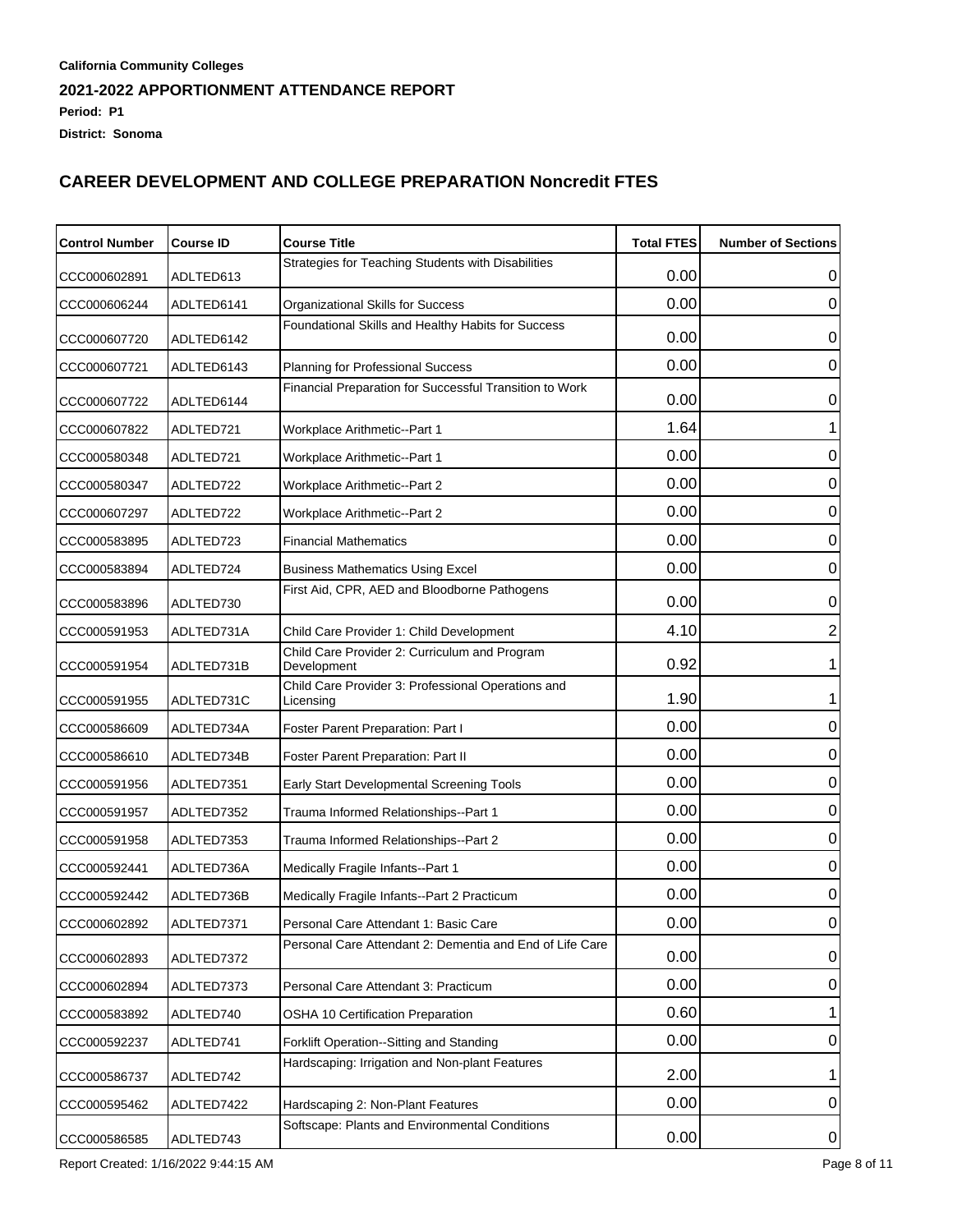| <b>Control Number</b> | <b>Course ID</b> | <b>Course Title</b>                                             | <b>Total FTES</b> | <b>Number of Sections</b> |
|-----------------------|------------------|-----------------------------------------------------------------|-------------------|---------------------------|
| CCC000586586          | ADLTED744        | Survey of the Building Trades and Construction Industry         | 2.06              |                           |
| CCC000586580          | ADLTED7451       | Communication for Construction Trades Part 1                    | 0.00              | 0                         |
| CCC000586581          | ADLTED7452       | Communication for Construction Trades Part 2                    | 0.00              | 0                         |
| CCC000586583          | ADLTED746        | Introduction to Plan Reading for Building Trades                | 3.56              |                           |
| CCC000595463          | ADLTED7481       | Edible Landscaping                                              | 1.24              |                           |
| CCC000595464          | ADLTED7482       | Introduction to Nursery Operations                              | 0.00              | 0                         |
| CCC000595465          | ADLTED7483       | Introduction to Vegetation Management for Fire Prevention       | 0.00              | 0                         |
| CCC000602895          | ADLTED7484       | Introduction to Tree Maintenance and Pruning                    | 0.00              | 0                         |
| CCC000603766          | ADLTED7485       | Introduction to Sprinkler Repair and Maintenance                | 0.00              | 0                         |
| CCC000607823          | ADLTED7486       | Landscape Equipment Operations                                  | 0.00              | 0                         |
| CCC000592443          | ADLTED7491       | OSHA 30--Construction Industry Procedures                       | 0.00              | $\mathbf 0$               |
| CCC000592444          | ADLTED7492       | OSHA 30--General Industry Procedures                            | 0.00              | 0                         |
| CCC000583459          | ADLTED751        | How to Start A Small Business                                   | 0.00              | $\mathbf 0$               |
| CCC000583458          | ADLTED752        | Small Business Financing                                        | 0.00              | $\mathbf 0$               |
| CCC000583457          | ADLTED753        | Marketing for a Small Business                                  | 3.44              | $\overline{2}$            |
| CCC000583891          | ADLTED756        | Managing a Small Business                                       | 2.56              | $\overline{2}$            |
| CCC000582299          | ADLTED761        | Basic Computers: Level 1                                        | 0.00              | 0                         |
| CCC000596178          | ADLTED7611       | Basic Computer Operations 1: Computer Operations                | 2.86              | $\overline{c}$            |
| CCC000594429          | ADLTED7612       | Basic Computer Operations 2: Beginning MS Word<br>Processing    | 2.82              | $\overline{c}$            |
| CCC000596179          | ADLTED7613       | Basic Computer Operations 3: Format MS Word & Email<br>Groups   | 2.58              | 2                         |
| CCC000596334          | ADLTED7614       | Basic Computer Operations 4: Google Calendar and MS<br>Word     | 2.98              | $\overline{2}$            |
| CCC000596335          | ADLTED7615       | Basic Computer Operations 5: MS Word, Google Docs,<br>Excel     | 3.52              | $\overline{\mathbf{c}}$   |
| CCC000596336          | ADLTED7616       | Basic Computer Operations 6: Basic Excel and Google<br>Sheets   | 3.52              | $\overline{\mathbf{c}}$   |
| CCC000607723          | ADLTED7617       | Google Tools and Applications I: Drive, Docs, Sheets,<br>Canva  | 4.26              | 4                         |
| CCC000607724          | ADLTED7618       | Google Tools and Applications II: Forms, Photos, Sites          | 2.90              | 3                         |
| CCC000607725          | ADLTED7619       | Google Tools and Applications III: PowerPoint& Google<br>Slides | 2.52              | $\overline{\mathbf{c}}$   |
| CCC000582298          | ADLTED762        | Basic Computers: Level 2                                        | 0.00              | $\pmb{0}$                 |
| CCC000582297          | ADLTED763        | Basic Computers: Level 3                                        | 0.00              | $\overline{0}$            |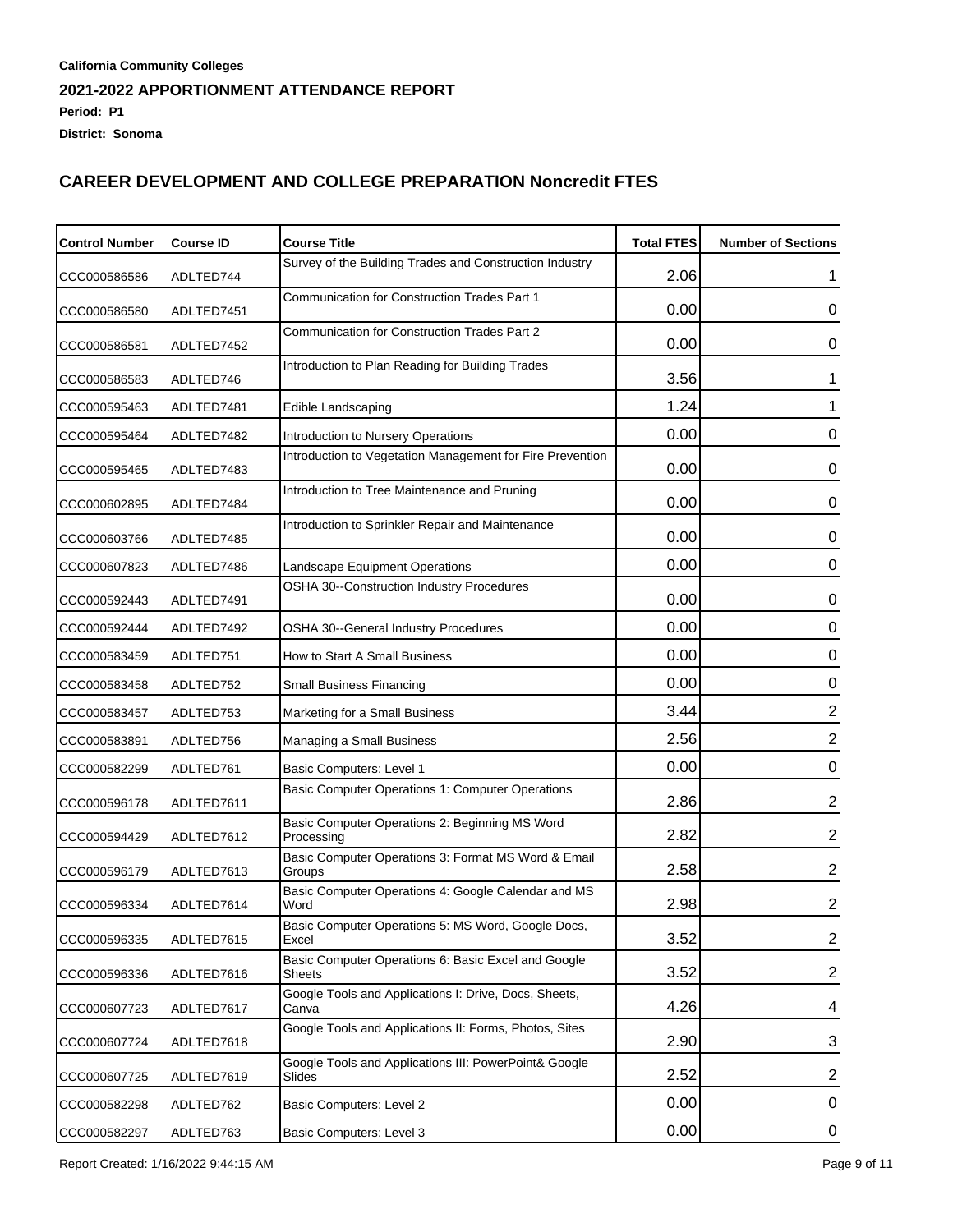| <b>Control Number</b> | <b>Course ID</b> | <b>Course Title</b>                                           | <b>Total FTES</b> | <b>Number of Sections</b> |
|-----------------------|------------------|---------------------------------------------------------------|-------------------|---------------------------|
| CCC000586611          | ADLTED764        | Introduction to Student Information Systems                   | 1.32              | 3                         |
| CCC000583456          | ADLTED7651       | Basic Keyboarding, Part I                                     | 0.00              | 0                         |
| CCC000583893          | ADLTED7652       | Basic Keyboarding, Part II                                    | 0.00              | 0                         |
| CCC000586587          | ADLTED7661       | Workforce Preparation 1: Soft Skills in the Workplace         | 0.00              | 0                         |
| CCC000586588          | ADLTED7662       | Workforce Preparation 2: Lifelong<br>Learning/Professionalism | 0.00              | 0                         |
| CCC000586589          | ADLTED7663       | Workforce Preparation 3: Communication, Customer<br>Service   | 0.00              | 0                         |
| CCC000596337          | ADLTED7664       | Workforce Preparation 4: College Transitions to Careers       | 0.00              | 0                         |
| CCC000596338          | ADLTED7665       | Workforce Preparation 5: Transition To Careers                | 0.00              | 0                         |
| CCC000596339          | ADLTED7666       | Workforce Preparation 6: Introduction to Workplace English    | 0.00              | 0                         |
| CCC000583455          | ADLTED771        | <b>Customer Service</b>                                       | 2.44              | 2                         |
| CCC000592445          | ADLTED772        | Introduction to Tourism and Hospitality                       | 0.00              | 0                         |
| CCC000592446          | ADLTED773        | Sonoma County Tourism Ambassador Certification                | 0.00              | 0                         |
| CCC000591959          | ADLTED774        | Green Hotel Service Work                                      | 0.00              | 0                         |
| CCC000586584          | ADLTED780        | Introduction to Restaurant Services                           | 0.00              | 0                         |
| CCC000582416          | ADLTED781        | Introduction to Culinary Math Part 1                          | 0.00              | 0                         |
| CCC000582415          | ADLTED782        | Introduction to Culinary Math Part 2                          | 0.00              | 0                         |
| CCC000582295          | ADLTED783        | Workforce Preparation--Food Sanitation & Safety               | 0.00              | 0                         |
| CCC000582296          | ADLTED784        | Commercial Food Preparation and Service                       | 0.00              | 0                         |
| CCC000583454          | ADLTED791        | <b>Personal Finance</b>                                       | 2.44              |                           |
| CCC000583453          | ADLTED792        | Planning for the Financial Future                             | 1.58              |                           |
| CCC000592447          | ADLTED793        | Student Support Worker 1: Introduction to Student Success     | 0.00              | 0                         |
| CCC000595828          | ADLTED794        | Student Support Worker 2                                      | 0.00              | 0                         |
| CCC000446329          | CSKLS731         | Academic Skills I                                             | 30.90             | 21                        |
| CCC000446330          | CSKLS732         | Academic Skills II                                            | 35.44             | 26                        |
| CCC000446331          | CSKLS733         | Academic Skills III                                           | 10.36             | 6                         |
| CCC000517265          | ESL 713CP        | Beginning-Low Non-Credit ESL<br>Conversation/Pronunciation    | 20.92             | 8                         |
| CCC000517266          | ESL 714CP        | Beginning-High Non-Credit ESL<br>Conversation/Pronunciation   | 16.98             | 10                        |
| CCC000517267          | ESL 716CP        | Interrmediate Non-Credit ESL Conversation/Pronunciation       | 17.38             | 8                         |
| CCC000517271          | <b>ESL 722</b>   | Introduction to ESL Computer Basics                           | 2.74              | $\mathbf{2}$              |